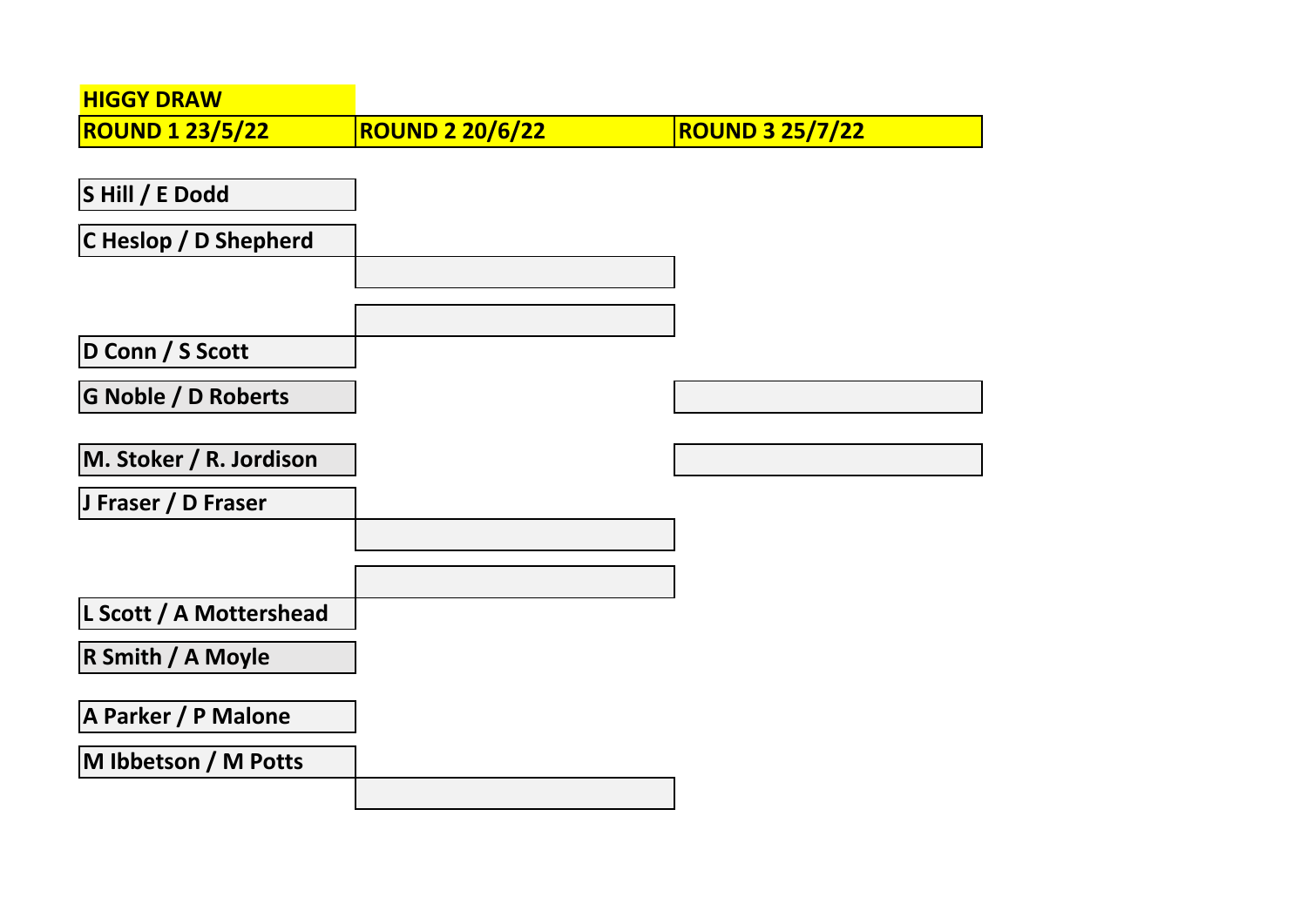| <b>B Galloway / J Lee</b>       |                             |  |
|---------------------------------|-----------------------------|--|
| S Longstaff / M Soulsby         |                             |  |
| <b>S Coulson / A Outterside</b> |                             |  |
| C Walker / W Pygall             |                             |  |
|                                 |                             |  |
|                                 | P Ward / P Whybrow          |  |
|                                 | <b>G Kennedy / G Hodges</b> |  |
|                                 | G Purvis / A Hay            |  |
|                                 |                             |  |
|                                 |                             |  |
|                                 | J Huthart / R Beetham       |  |
|                                 | <b>R Curry / P Kennedy</b>  |  |
|                                 |                             |  |
|                                 | <b>F Clarke / T Pinkney</b> |  |
|                                 | M Clark / P Mitchell        |  |
|                                 |                             |  |
|                                 |                             |  |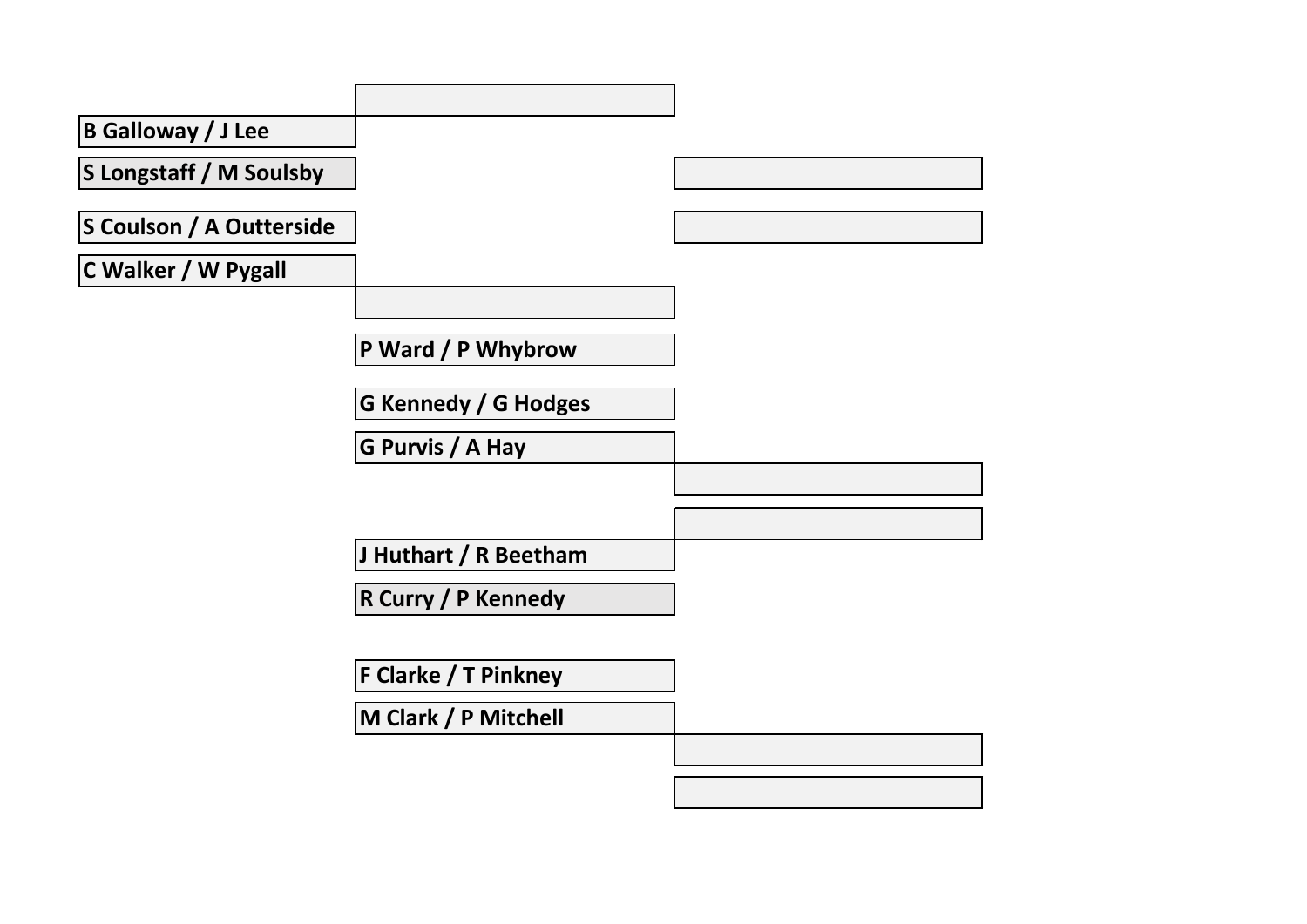| D Young / D Tait          |  |
|---------------------------|--|
| L McGill / S McGill       |  |
| N Batey / G Devanney      |  |
| S Gaish / D Harrison      |  |
|                           |  |
|                           |  |
| L Fraser / L Donnelly     |  |
| A Gray / P Bloxham        |  |
| A Bullock / B Williams    |  |
| D Marshall / D Cooper     |  |
|                           |  |
|                           |  |
| P Barnaby / K Bates       |  |
| <b>G Bland / B Murray</b> |  |
| P Thompson / E Barker     |  |
| S Wilkinson / B Watson    |  |
|                           |  |
|                           |  |